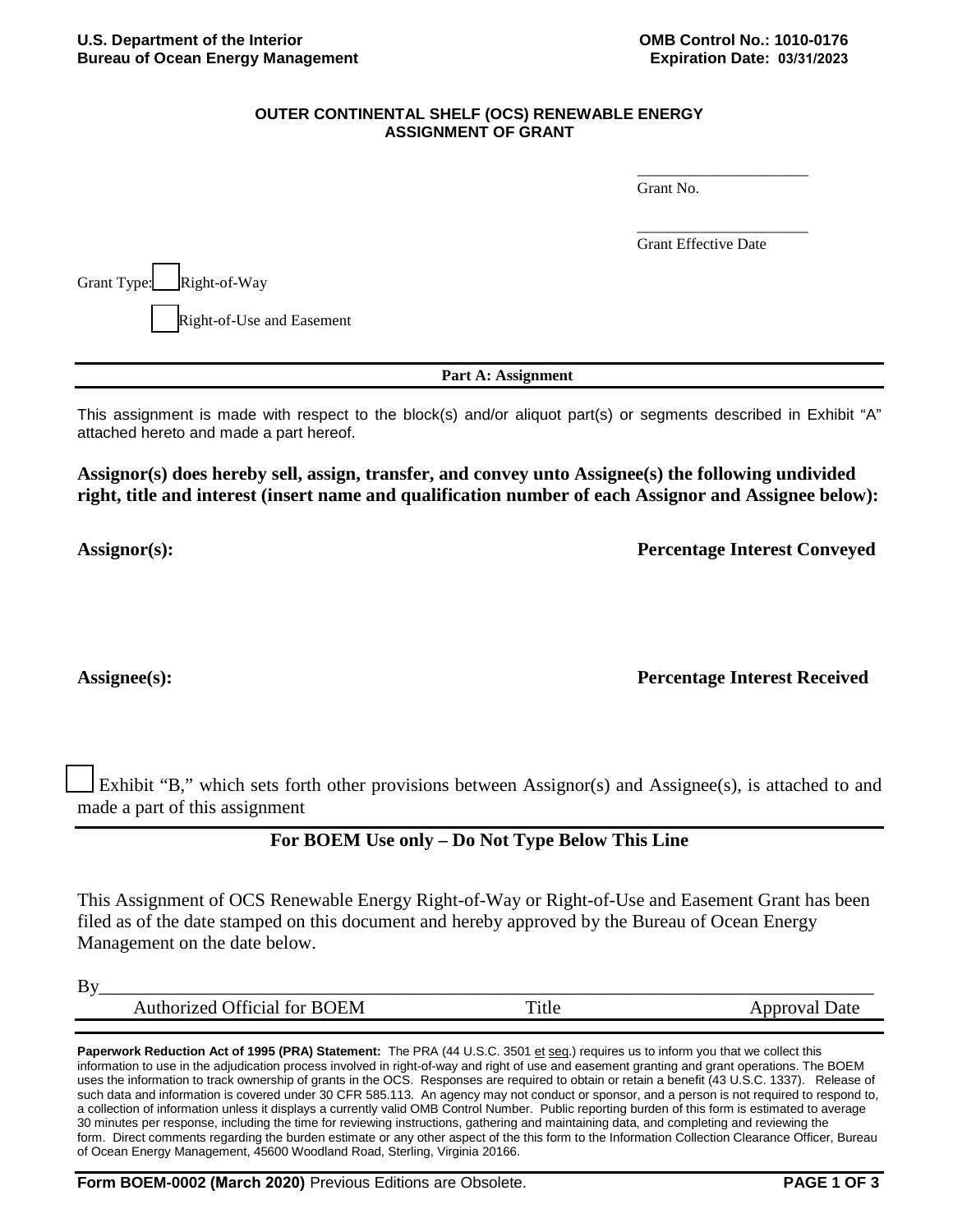#### **Part B – Certification and Acceptance**

- 1. Assignor(s) certifies it is the owner of the interest in the OCS Renewable Energy Right-of-Way or Right-of-Use and Easement Grant described in Exhibit A that is hereby assigned to the Assignee(s) specified above**.**
- 2. **DEBARMENT COMPLIANCE:** Assignee shall comply with the Department of the Interior's nonprocurement debarment and suspension regulations as required by Subpart B of 2 CFR Part 1400 and shall communicate the requirement to comply with these regulations to persons with whom it does business related to this interest assignment by including this term in its contracts and transactions.
- 3. **EQUAL OPPORTUNITY AND AFFIRMATIVE ACTION COMPLIANCE CERTIFICATION**: Assignor(s) and Assignee(s) certify that they are in full compliance with Equal Opportunity Executive Order 11246, as amended, and the implementing regulations at 41 CFR 60-01 – Obligations of Contractors and Subcontractors; and 41 CFR 60-2 – Affirmative Action Programs. These requirements are for the purpose of preventing discrimination against persons on the basis of race, color, religion, sex, or national origin. These regulations have specific performance requirements.
- 4. Assignee's execution of this assignment constitutes acceptance of all applicable terms, conditions, stipulations and restrictions pertaining to the right-of-way or right of use and easement grant described in Exhibit A. Applicable terms and conditions include, but are not limited to, an obligation to conduct all operations and to furnish and maintain such financial assurance as may be required by the Lessor pursuant to regulations at 30 CFR Part 585. This assignment is subject to the Outer Continental Shelf Lands Act of August 7, 1953, 43 U.S.C. 1331 et seq., as amended (the "Act"), and Assignee(s) is subject to, and must fully comply with, all applicable regulations now or to be issued under the Act. Notwithstanding any agreement between the Assignor(s) and Assignee(s), the parties' liability to the Bureau of Ocean Energy Management is governed by 30 CFR Part 585.

This Assignment of OCS Renewable Energy Right-of-Way or Right of Use and Easement Grant will be made effective between the parties hereto as of comparison we approval by the Bureau of Ocean Energy Management, United States Department of the Interior.

This instrument may be executed in any number of counterparts, each of which will be deemed an original instrument, but all of which together will constitute but one and the same instrument provided. However, this instrument and any other counterpart hereof, will not be binding unless and until executed by all of the parties, and will not be accepted by the Bureau of Ocean Energy Management unless all counterparts are filed simultaneously.

I certify that the statements made herein by the undersigned are true, complete, correct to the best of my knowledge and belief, and are made in good faith.

Title 18 U.S.C. 1001 makes it a crime for any person knowingly and willfully to make to any Department or agency of the United States any false, fictitious or fraudulent statements or representations as to any matter within its jurisdiction.

**\_\_\_\_\_\_\_\_\_\_\_\_\_\_\_\_\_\_\_\_\_\_\_\_\_\_\_\_\_\_\_\_\_\_\_ \_\_\_\_\_\_\_\_\_\_\_\_\_\_\_\_\_\_\_\_\_\_\_\_\_\_\_\_\_\_\_\_\_\_\_\_**

**Assignor Name: Assignor Name: Assignor Qualification No. Assignor Qualification No.**

By: \_\_\_\_\_\_\_\_\_\_\_\_\_\_\_\_\_\_\_\_\_\_\_\_\_\_\_\_\_\_\_\_ By: \_\_\_\_\_\_\_\_\_\_\_\_\_\_\_\_\_\_\_\_\_\_\_\_\_\_\_\_\_\_\_\_\_ Signatory Name: Signatory Name: Signatory Name: Signatory Title: Signatory Title: Signatory Title:

Execution Date Execution Date

**Assignee Name: Assignee Name: Assignee Qualification No. Assignee Qualification No.**

By: \_\_\_\_\_\_\_\_\_\_\_\_\_\_\_\_\_\_\_\_\_\_\_\_\_\_\_\_\_\_\_\_ By: \_\_\_\_\_\_\_\_\_\_\_\_\_\_\_\_\_\_\_\_\_\_\_\_\_\_\_\_\_\_\_\_\_ Signatory Name: Signatory Name: Signatory Name: Signatory Title: Signatory Title: Signatory Title:

**\_\_\_\_\_\_\_\_\_\_\_\_\_\_\_\_\_\_\_\_\_\_\_\_\_\_\_\_\_\_\_\_\_\_\_ \_\_\_\_\_\_\_\_\_\_\_\_\_\_\_\_\_\_\_\_\_\_\_\_\_\_\_\_\_\_\_\_\_\_\_\_\_**

Execution Date Execution Date

Attach Notary Acknowledgement (not mandatory)

**Form BOEM-0002 (March 2020)** Previous Editions are Obsolete. **PAGE 2 OF 3**